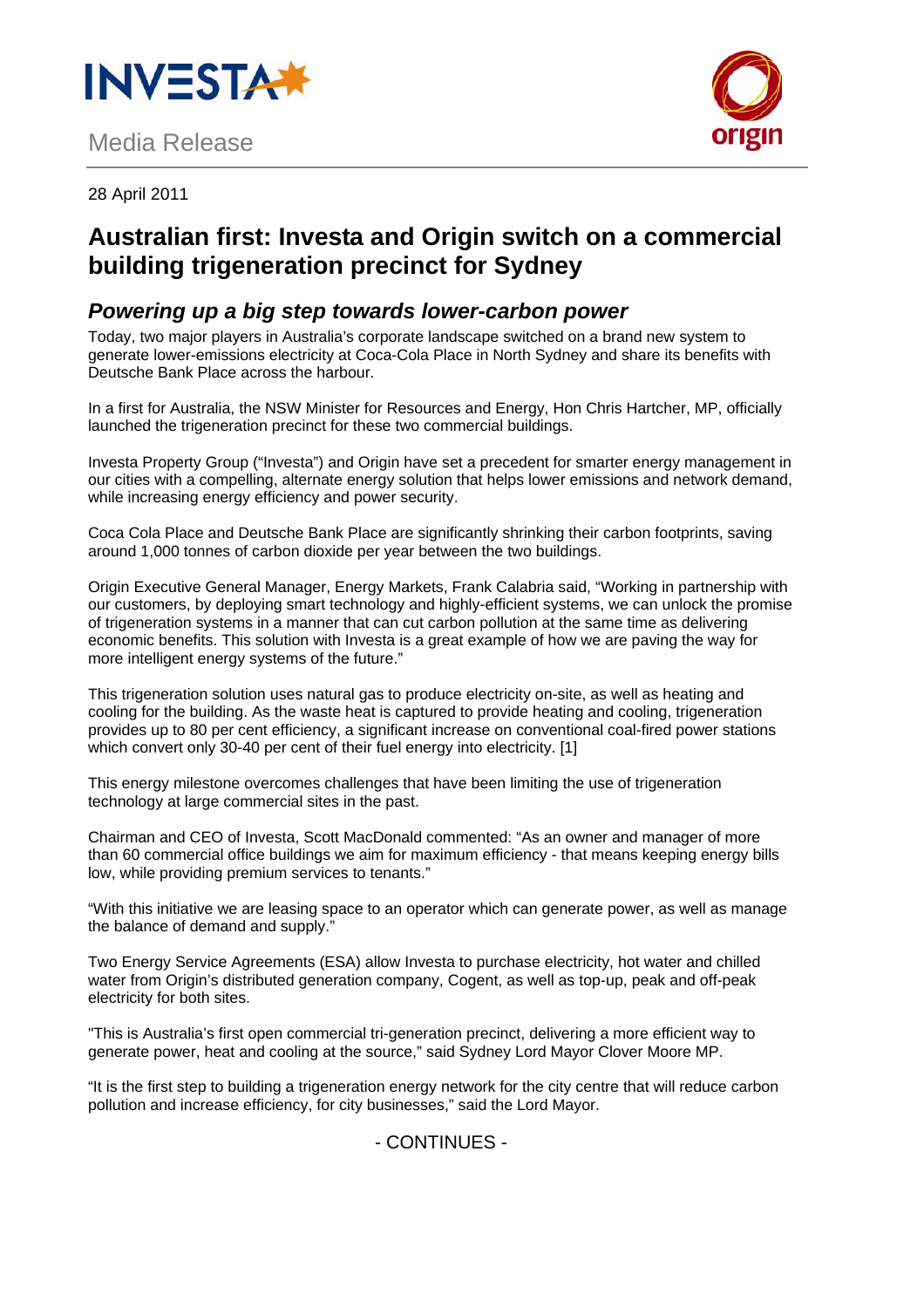With Origin's cogentpower, a 'virtual private energy network' is overlaid with the Ausgrid network to balance energy demand between the two buildings. This solution will enable the trigeneration plant at Coca Cola Place to operate at maximum efficiency all year round, while taking advantage of Sydney's mild climate.

It is the first step towards creating precinct-based trigeneration systems for buildings within the same distribution network as surplus, lower-carbon electricity can be exported to the electricity grid. As this electricity is generated in North Sydney's CBD and shared into the grid locally, energy is not lost via the high-voltage transmission network.

It is estimated that 12 separate entities control around 60 per cent of office accommodation in the City of Sydney, so the uptake of commercially-viable green technologies can make a real impact on emissions for this sector.

"Responsible building operators strive to use as little energy as possible," said Craig Roussac, General Manager of Sustainability, Safety and Environment at Investa.

"This agreement proves we can have our cake and eat it too. We can power a super-efficient building with lower emissions electricity, while at the same time heating and cooling it with the waste heat that would normally go up a coal-fired power station's smoke stack. In addition, further benefits flow from the ability to export excess electricity to the grid," Mr Roussac said.

"This partnership tackles the supply of energy, opening the door for precinct-based trigeneration systems that will underpin more efficient buildings and more reliable infrastructure." Mr Roussac said.

Commenting on the initiative Genia McCaffery, Mayor of North Sydney Council said: "Coca Cola Place has a set a benchmark for sustainability and design in the North Sydney CBD. With this trigeneration project, Investa and Origin have raised the bar once again, showing commercial property owners across Australia just what is possible in generating and using energy efficiently."

[1] http://www.aph.gov.au/library/pubs/rn/1998-99/99rn21.htm, see Table 1, Electricity Generation Efficiencies for Coal Power Stations and Cogeneration.

#### – ENDS –

For further information contact:

#### **General: Rebecca Short**

**M**: 0415 156 409 **E** rebecca@shortcommunications.com.au

**Investa: Emily Lee-Waldao**, General Manager Marketing **PH** +61 2 8226 9378 M +61 416 022 711

**Origin: Michelle Zahra, Corporate Communication Manager, Origin PH**: +61 2 8345 5077 **M**: +61 408 119 877

**City of Sydney: Jonathan Walters PH** +61 2 9265 9753 **M**: +61 406 863 359

## **Editors Notes**

CO2 savings estimates are calculated on information from the Australian Government National Greenhouse Accounts Factors July 2010. Calculation methodology externally reviewed by PAE Holmes.

#### **About Investa Property Group**

Investa is one of Australia's largest owners and managers of quality real estate controlling assets worth approximately AU\$11.7 billion across the commercial, industrial and residential sectors. Through its integrated property platform, Investa possess the expertise, scale and experience to maximise the potential of the properties it controls through its end-to-end service offering, which incorporates property services, funds management, portfolio management, asset management, development and